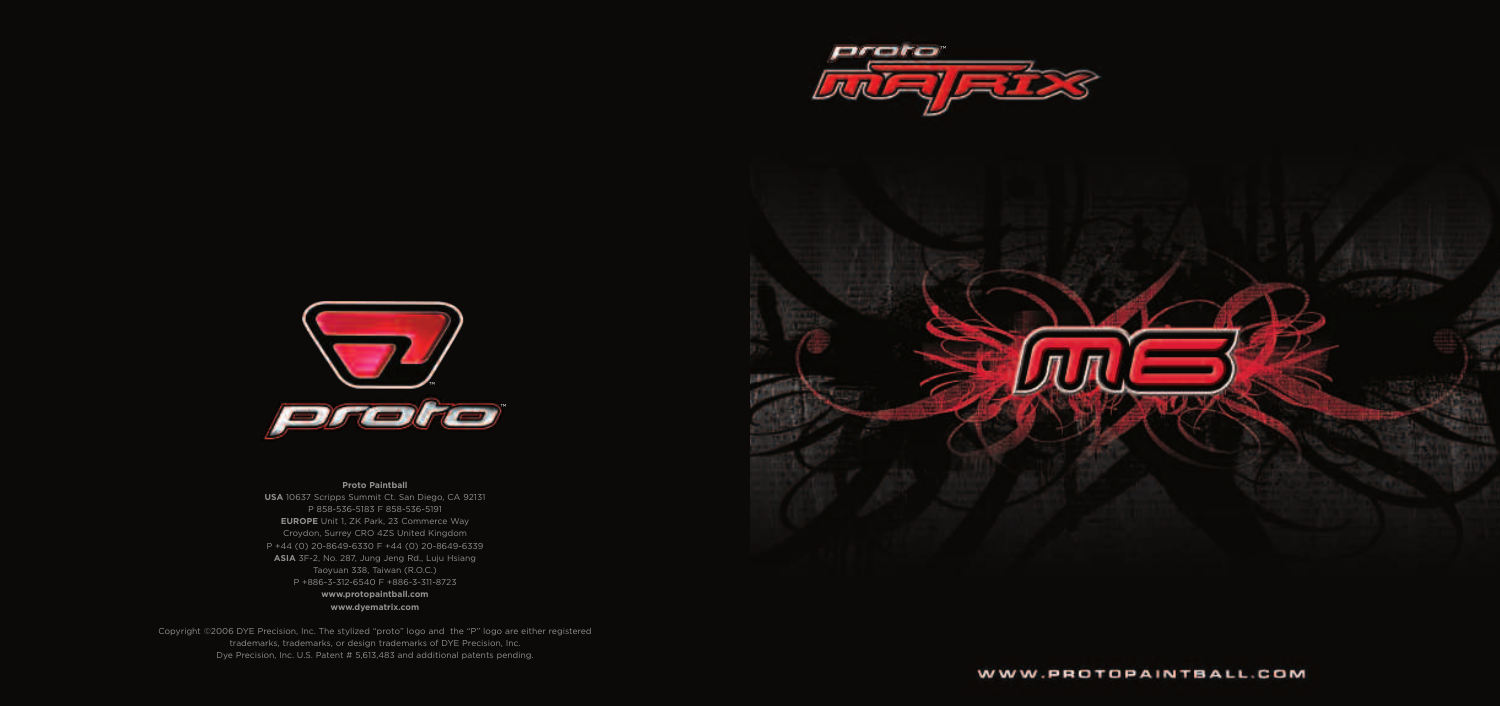# TABLE OF CONTENTS

### WWW.PROTOPAINTBALL.COM MATRIX OWNER'S MANUAL



### ADDITIONAL RECOMMENDED TOOLS

- 3/8' Allen wrench
- 5/16" Allen wrench
- Canned Air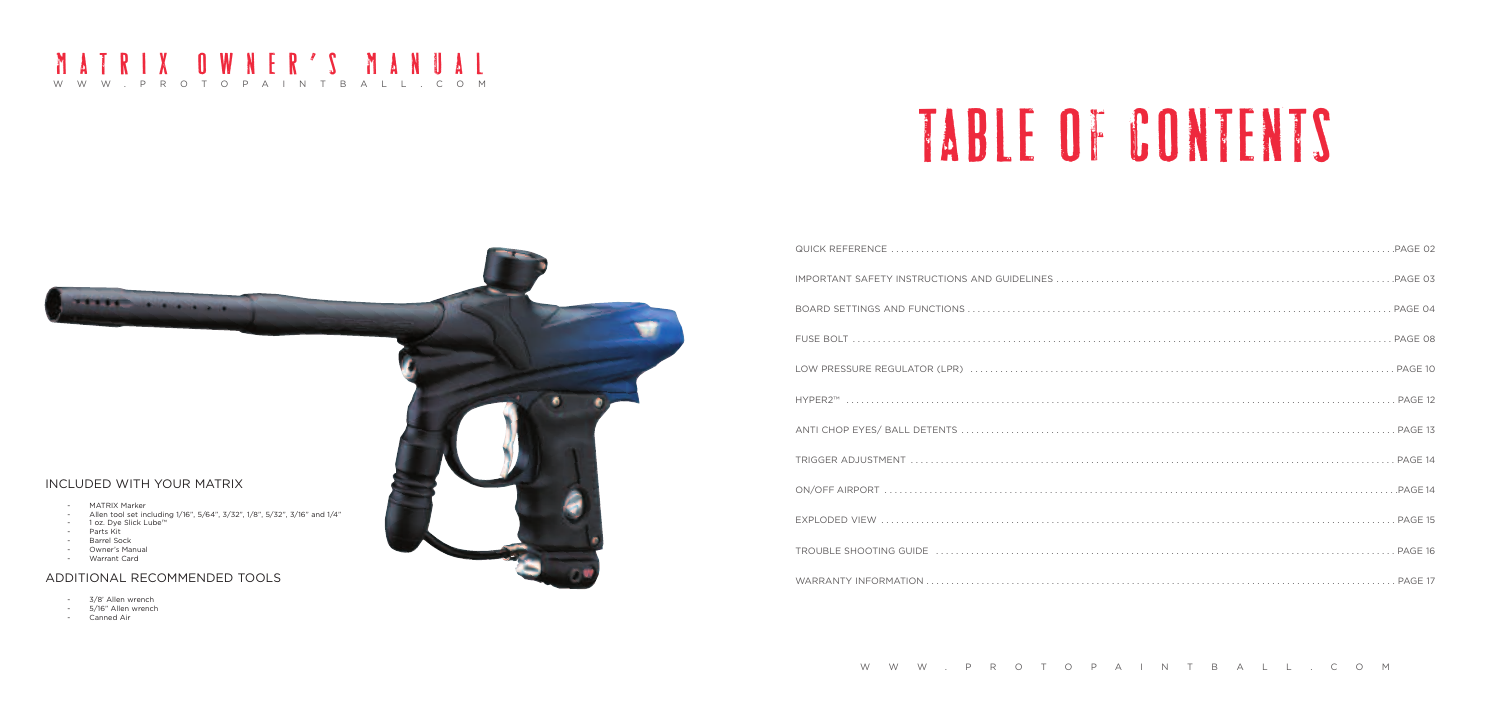## WARNING

### IMPORTANT SAFETY INSTRUCTIONS AND GUIDELINES

• Eye protection that is designed specifically for paintball and meets ASTM/CE standards must be

- The MATRIX marker is not a toy. Misuse may cause serious injury or death.
- Please read, understand and follow the directions in the MATRIX owner's manual.
- worn by user and persons within range.
- Recommend 18 years or older to purchase. Person under 18 must have adult supervision.
- Always treat the MATRIX marker as if it were loaded and able to fire.
- Only use compressed air or nitrogen gas in the MATRIX marker. DO NOT USE  $CO<sub>2</sub>$ .
- Do not exceed 850 psi input pressure.
- Ensure all air lines and fittings are tightened and secured before gassing up the MATRIX.
- Always chronograph the MATRIX marker before playing paintball.
- Never shoot the MATRIX marker at velocities in excess of 300 feet per second, or at velocities greater than local or national laws allow.
- 
- Always fit a barrel blocking device to your MATRIX when not in use on the field of play.
- The owner's manual should always accompany the product for reference or in the event of resale and new ownership.
- Do not point the MATRIX marker at anything that you do not intend to shoot.
- 
- Do not fire the MATRIX without the Fuse bolt screwed in completely.
- necessary adjustments properly, call DYE or your local pro shop for help.

• Never look into the barrel or breech area of the MATRIX when the marker is switched on and able to fire.

• Do not shoot at people, animals, houses, cars or anything not related to the sport of paintball.

• If you read these instructions and do not fully understand them or are unsure of your ability to make

**Air Supply** - The MATRIX should be operated using air/nitrogen gas only. This air needs to be supplied to the Hyper2™ in-line regulator at a regulated pressure of no more than 850 psi. The Hyper2™ in-line regulator comes factory preset at 185psi.

Gassing Up Your MATRIX - Screw in your air system to the on/off airport and turn the knob of the airport clockwise, all the way in.

**Turning On Your MATRIX** - The MATRIX's power is controlled by two buttons. The top button turns the marker on and off, while the bottom button turns the eye on and off. Hold the power button for 3 seconds to turn the marker on. The LED in the grip will illuminate during the boot sequence.

#### **NOTE: If the eye is not working properly, try replacing the battery.**

Orange - Boot sequence Red - Breech is clear, no ball (eye on) Blinking Orange - Indicates a low battery, battery should be changed as soon as possible Blinking Red - Eye is off

- 
- 
- Green Ball in breech, ready to fire (eye on)
	-
- Blinking Green Eye failure (see MATRIX Board, page 4)

**LPR** - The LPR is pre-set from the factory at approximately 75-80 psi and should need no adjustment out of the box. If fine tuning adjustment is desired or needed, you must be sure that you are adjusting the LPR correctly. See page 10 for detailed instructions. If the LPR is improperly adjusted, you could dramatically hinder the MATRIX's performance or prevent the marker from functioning at all.

> **NOTE: Turning the adjustment screw clockwise, or in, will lower the LPR's output pressure. Turning the adjustment screw counterclockwise, or out, will raise the LPR's output pressure.**

**Hopper** - To get the best performance out of your MATRIX, it is recommended that you use a motorized loader. Preferably one that force feeds the paint really, really fast!

**Adjusting Velocity** - The velocity is adjusted through the Hyper2™ in-line regulator. The Hyper2™ in-line is preset from the factory at approximately 230 psi. This pressure setting should have the marker shooting at about 285fps. Your paint-to-barrel fit will also have a noticeable affect on your velocity. Make sure that the paintball fits into the barrel loosely but does not drop through.

**NOTE: For the Hyper2™, turning the adjustment screw clockwise, or in, will lower the output pressure, decreasing the velocity. Turning the adjustment screw counterclockwise, or out, will raise the output pressure, increasing the velocity.** 

**NOTE: If the battery is too low, it may not be able to power the solenoid correctly. This will affect your MATRIX's velocity, causing it to become inconsistent and/or low.**

### QUICK REFERENCE - USING YOUR MARKER

2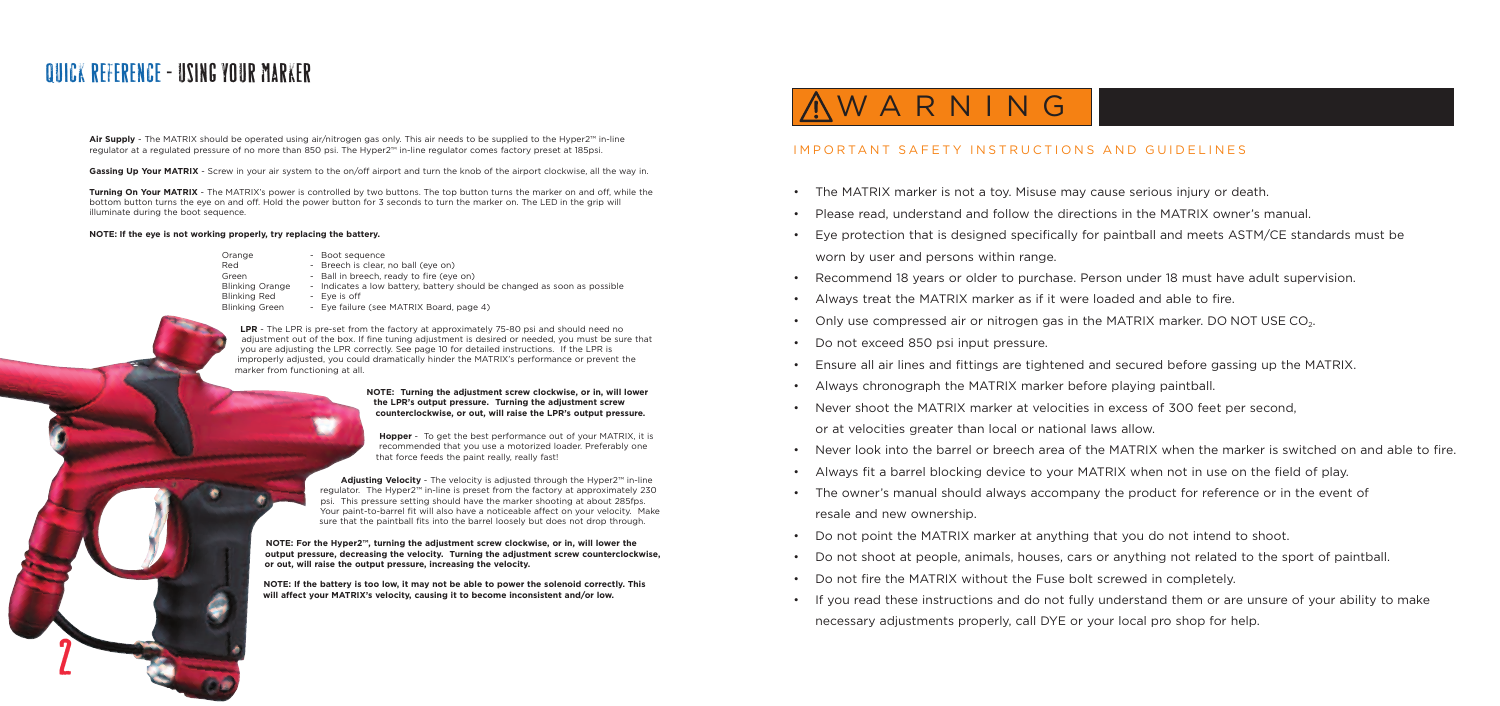## MATRIX BOARD - SETTINGS AND FUNCTIONS MATRIX BOARD - SETTINGS AND FUNCTIONS (CONTINUED)

- wo trigger pulls.
- 



- Make sure a barrel sock is fitted to the MATRIX.
- Make sure your hopper is removed from the MATRIX.
- Make sure there are no paintballs in the breech of the MATRIX.
- Always remove the first stage regulator and relieve all residual gas pressure from the MATRIX before disassembly.
- The MATRIX can hold a small residual charge of gas, typically 1 shot, with the first stage regulator removed. Always discharge the marker in a safe direction to relieve this residual gas pressure. ge regulator removed. Always<br>ge the marker in a safe direction to<br>W W W .PRO TOPAINTBALL.COM W W .PRO TOPALL.COM

When servicing your marker:



## WARNING

- The MATRIX is not water resistant. Excess moisture can cause damage to electronic parts.
- Keep the board and all electrical components clean of dirt, paint and moisture.
- To clean the board, use canned air. If a more aggressive cleaning method is needed, lightly scrub the components with a soft, dry brush. Heavy scrubbing will damage the board.





There is a LED light mounted on the back strap of the frame, under the two buttons. This light provides information to the user by the MATRIX. There are three colors on the LED light: red, green and orange.



#### TURNING THE MATRIX ON AND OFF

When you turn on the marker in normal operation mode with the power button, the light experience of the state of the state of the state of the state of the state of the Figure 2 colors mean the following:

To turn on the MATRIX, press and hold the upper button (see figure 1) until the LED light turns orange. The orange light indicates board bootup. After the bootup sequence, the LED will turn either RED (no ball) or GREEN (ball ready to fire). To turn the MATRIX off, press and hold the power button until the LED turns off.

NOTE: The MATRIX automatically switches off after 10 minutes of non-use.

There are four settings you can alter on the MATRIX board with the DIP switches inside the grip frame (see figure 2):

#### FIRING THE MATRIX

As soon as the marker is turned on and the LED turns from orange to either red or green, the MATRIX is ready to fire. If there is no ball and the LED is RED, you need to hold the trigger for 1 second to force the MATRIX to fire once. If there is a paintball inside the breech and the LED is green, just press the trigger to fire the marker.

### LED LIGHT INDICATOR

| Orange                 | Bootup sequence.                                                   |
|------------------------|--------------------------------------------------------------------|
| Red                    | No ball detected inside the MATRIX (eye on).                       |
| Green                  | Ball detected inside the MATRIX (eye on).                          |
| <b>Blinking Red</b>    | Eye function turned off. The MATRIX will fire even though there is |
|                        | no ball inside the breech.                                         |
| <b>Blinking Green</b>  | Eye blocked. This means that your eyes are either dirty or         |
|                        | there is a bad connection. The ROF (rate of fire) is automatically |
|                        | reduced to prevent chopping. If this happens during game play.     |
|                        | you can turn the eye off to increase your ROF.                     |
| <b>Blinking Orange</b> | Indicates a low battery. Battery should be changed as              |
|                        | soon as possible.                                                  |





NOTE: The eye is always activated when you turn the marker on.





| ARS.                       | Anti Bolt Stick.                                |
|----------------------------|-------------------------------------------------|
| <b>Trigger Sensitivity</b> | This setting adjusts the delay between two t    |
| Dwell                      | This is the time the solenoid is activated for. |
| ROF                        | Rate Of Fire when the eve is deactivated.       |
|                            |                                                 |

Anti Bolt Stick - When ABS is activated, the dwell is increased after 15 seconds of nonuse for the next shot fired. This helps to prevent bolt-stick, but may result in higher velocity for the first shot.





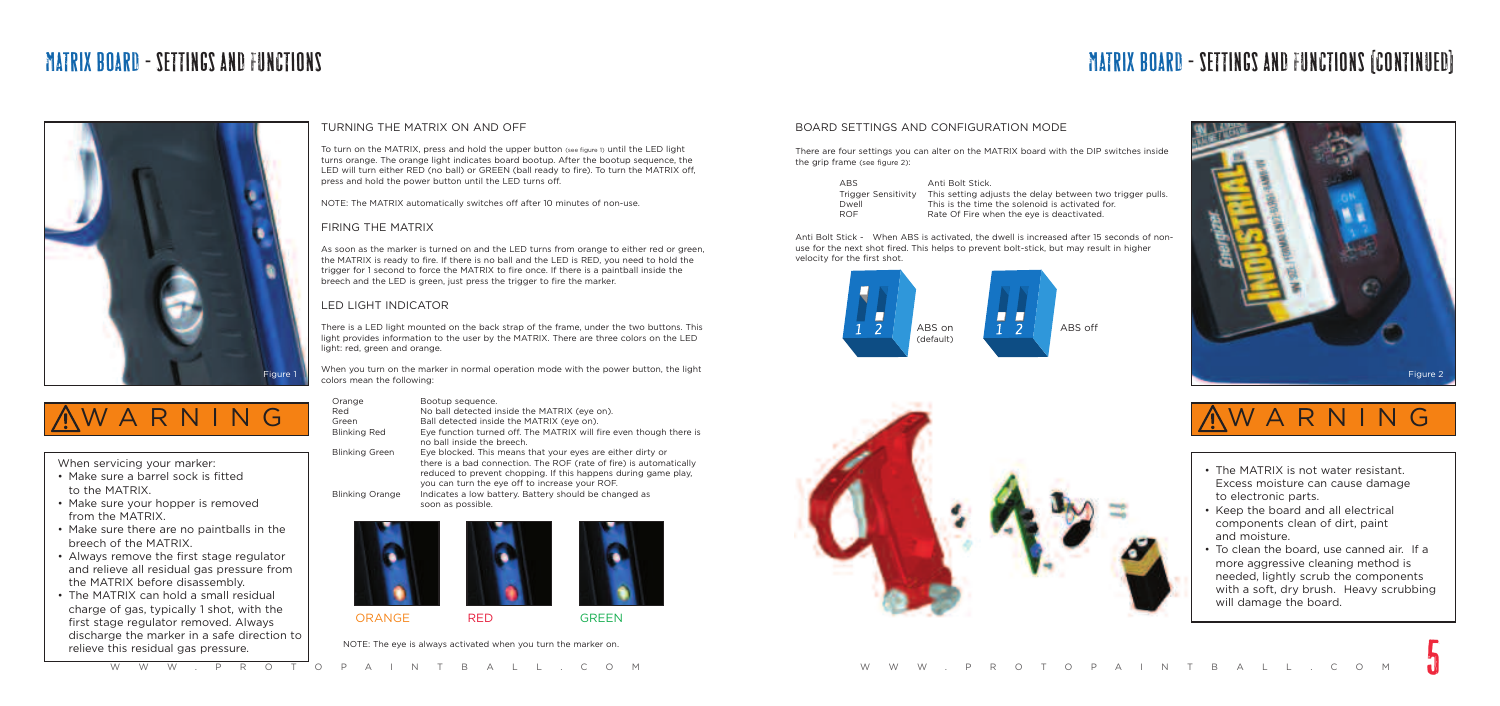#### CHECKING CONFIGURATIONS

The 9V battery will last for about 40,000 shots. Please be aware that there are substantial differences in performance between different brands of batteries. Use of high quality alkaline or lithium ion batteries is recommended for maximum battery life. If you plan not to use your marker for a long period of time (a month), it is recommended that you remove the battery from the marker. When the battery voltage starts to go too low, you will notice your velocity starts to decrease and the board can turn off. For tournament use, it is recommended to change the battery for each tournament. When changing your battery, take special care to ensure the wiring harness is not pinched under the battery (see figure 1).

You can check your DIP switch configuration by pulling and holding the trigger when you turn the marker on. Hold the trigger until the LED starts flashing. Orange indicates the anti bolt stick (ABS) setting (1 flash = off and 2 flashes = on). For example, if your ABS is ON then the LED will flash orange twice.

#### **BATTERY**

#### CHANGING THE BATTERY

The battery is housed on the left side of the grip frame. To access the battery, remove the three screws holding the left side grip panel down. Use a 3/32" Allen wrench. Carefully lift the battery out of the frame, taking care not to damage the battery lead wires.

When inserting a new battery, make sure the solenoid and eye wires are pushed into the wire passage at the rear of the frame. This will ensure that the wires are not pinched or cut.

#### **NOTE: IF THE MARKER WILL NOT FUNCTION WITH THE EYE ON, THERE IS A GOOD CHANCE THE BATTERY NEEDS TO BE CHANGED.**

Green - Trigger Sensitivity Values 1 - 20 (factory default 5) Trigger sensitivity is the amount of time that the trigger has to be released before the next trigger pull is allowed. In some situations with too low of a value, the marker may begin to shoot full-auto. Red - Dwell Values 5 - 30 (factory default 18) Dwell is the amount of time that the solenoid will be activated. Follow these steps for the best way to set your dwell: • Remove loader and any paintballs from the MATRIX marker. • With the dwell set at 12, start increasing the value until the marker begins to fire. • When you reach the setting where the marker begins to fire, get some paint and a loader and go to a chronograph. • Increase the dwell until you see no increase in the velocity. This is the optimal dwell setting to be used. Orange - Rate Of Fire (ROF) Values 5 - 24 (factory default 24bps) [When Anti Chop Eye (ACE) is deactivated] The ROF is unlimited by software when the eye is on. The only limiting factor is the loader feed rate. The marker pneumatic cycle rate is far faster than any loader on the market. You should set this setting to the constant feed rate of your loader. Setting this

Configuration Mode - The following settings can only be modified in configuration mode. To activate the configuration mode, turn your marker off and set DIP switch 2 to the on position. Next, turn your marker on. The 3-color LED cycles through all colors for one second to indicate that you have entered the configuration mode. To cycle through different settings, pull and release the trigger. Configuration mode has 3 settings that can be changed.



higher than your loader is capable of feeding risks chopping a ball.

- 
- Cycle through menus by pulling and releasing the trigger until the LED light is GREEN (trigger sensitivity).
- 2 Pull and hold the trigger until the LED starts to flash (factory default for trigger sensitivity setting is 5 units, so the LED will flash 5 times).
- 3 When the LED stops flashing, pull and release the trigger seven times in a fast pace. The new value is set after you haven't touched the trigger for one second. The LED will cycle through all colors to indicate that the new value is saved. All other configurations are changed the same way. Just as in part 2 above, change the mode to RED for "dwell" or ORANGE for "ROF when ACE is deactivated" to change the desired configurations.
- 4 To exit configuration mode, set DIP 2 to the off position.
- NOTE: You cannot turn your marker off with the power button when the marker is in configuration mode. You must first set DIP switch 2 to the off position.
- NOTE: When you set the values, remember that only trigger sensitivity starts from 1. The "dwell" and "rate of fire" start from 5. Therefore, to set the dwell at 20, you need to pull the trigger fifteen times, because the first trigger pull will start at 5. You must first set DIP switch 2 to the off position.<br>NOTE: When you set the values, remember that only trigger sensitivity starts from 1. The "dwell" and "rate of fire" start from 5.<br>Therefore, to set the dwell at 20, you

#### TO CHANGE THE VALUE OF A SETTING:

While in configuration mode, pull the trigger and hold it for more than one second. The LED will flash to indicate the previous setting. After that, you can set the new value with the trigger. For example, if you want to change the trigger sensitivity to 7 units:

### MATRIX BOARD - SETTINGS AND FUNCTIONS (CONTINUED)

Normal Mode Configuration Mode

## MATRIX BOARD - SETTINGS AND FUNCTIONS (CONTINUED)

- A low battery will not be able to power both the ACE eye and the trigger switch, causing ACE eye failure.
- If the battery is low, it may not be able to power the solenoid correctly. This will affect the MATRIX's velocity, causing it to become inconsistent and/or low.
- An intermittent blinking orange light indicates a low battery. A low battery can cause malfunctions to the marker. In this case the battery should be changed as soon as possible.



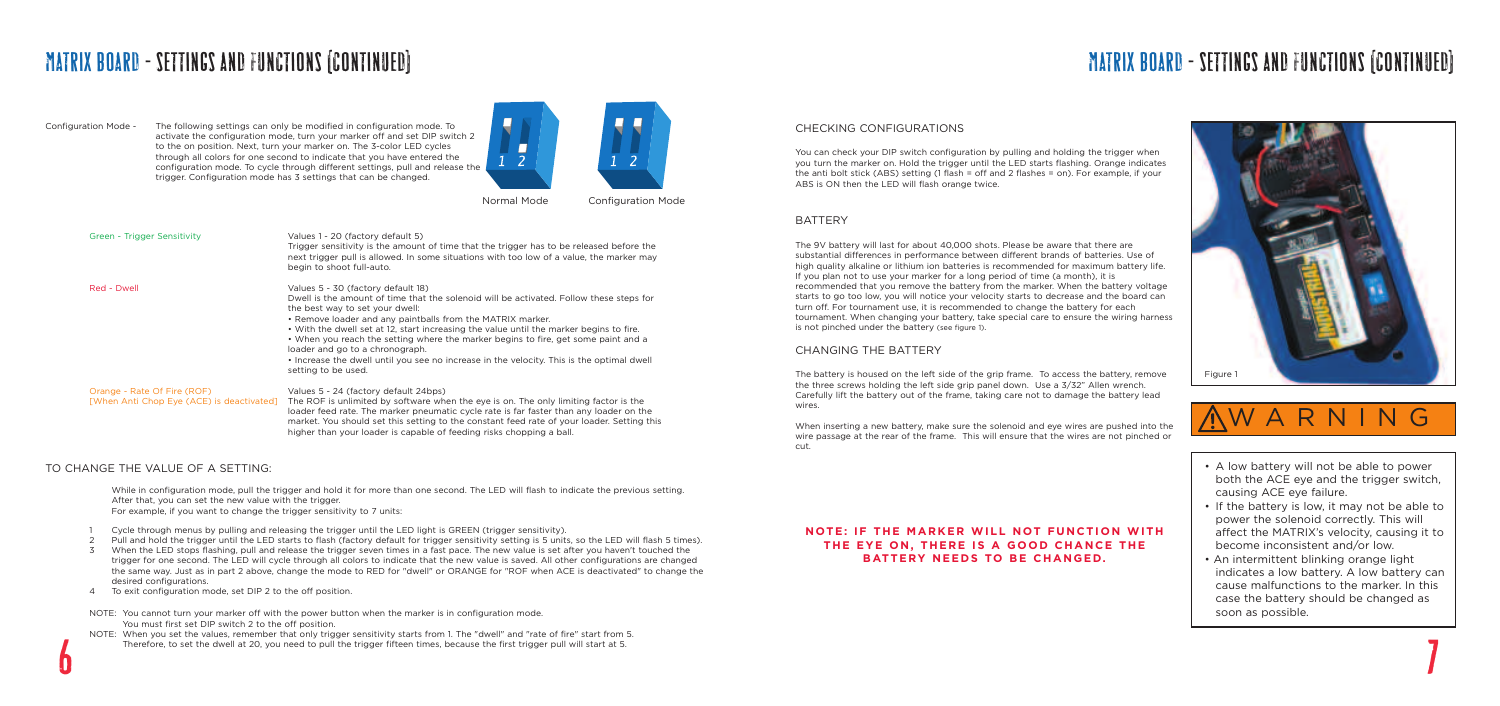## FUSE™BOLT - ASSEMBLY AND MAINTENANCE FUSE™ BOLT - ASSEMBLY AND MAINTENANCE (CONTINUED)

#### BOLT MAINTENANCE

Regular MATRIX Fuse™ bolt maintenance is vital to the performance of the MATRIX. If the Fuse™ bolt is not kept well-greased and the o-rings in good shape, the performance of the MATRIX will be greatly hindered.

To remove the bolt, you will need a 1/4" Allen wrench. Unscrew the bolt from the rear of the marker. It only takes one and one half revolutions to unscrew the bolt so that it can be pulled out. After the bolt has been cleaned and greased and is ready to be inserted into the body, be sure all bolt sleeve components are screwed together snugly. Slowly push the bolt into the body. Take care not to cut or nick the o-rings as they pass the threads.

### **GREASE THE MATRIX FUSE™ BOLT EVERY 10-15 THOUSAND SHOTS.**

#### **BEFORE INSTALLING THE BOLT INTO THE MARKER, BE SURE ALL BOLT SLEEVE COMPONENTS ARE SCREWED TOGETHER SNUGLY.**

If you do not grease the bolt, you will run the risk of damaging o-rings. This will create excessive friction and drag on the bolt, ultimately resulting in breaking the bolt. When greasing the MATRIX Fuse™ bolt, pay special attention to all o-rings that are on the bolt and that ride on a surface of the bolt. The first seven o-rings listed below should be generously greased during maintenance.

#### FUSE™ BOLT O-RING LIST

NOTE: All remaining o-rings should have a thin coating of grease as well.

### FUSE™ BOLT OPERATION

To achieve top performance from your MATRIX, it is important to understand the basic operation of the MATRIX's patented FUSE™ bolt system.

This design consists of three sleeves threaded together to capture the only moving part of the system, the bolt.

#### The FUSE™ Bolt has four

components



3 Top Hat 4 Rear Cap

Air is supplied to the bolt at two points. A high-pressure supply of air is routed to the back of the bolt into the supply chamber. This air source is responsible for propelling



through two small holes to the section of the bolt



referred to as the cylinder.



When the MATRIX is aired up, air is transferred by the solenoid to the front of the cylinder. This air pushes against the bolt sail and the bolt is held in the back position. When the bolt is held back, the 013 o-ring in the top hat seals around the bolt and contains the air in the supply chamber.

When the marker is fired, the microswitch is pressed, telling the solenoid to switch the flow of air from the front of the cylinder to the rear of the cylinder. Air that enters the rear of the cylinder will push on the bolt sail, moving the bolt forward. The air in the front of the cylinder is vented.

As the bolt moves forward, the tapered stem passes through the top hat. Once the bolt stem can no longer seal against the 013 o-ring, the air contained in the supply chamber is released. The air passes through the venturi ports in the bolt and out the front of the bolt to propel the ball. When the bolt is in the forward position, the inside bolt stem oring prevents the flow of air from continuously flowing through the marker when the bolt is forward. This helps the marker shoot much more efficiently.

#### **NOTE: LOW OR ERRATIC VELOCITY MAY BE DUE TO A LOW BATTERY NOT SUPPLYING AMPLE ELECTRICAL CURRENT TO THE SOLENOID. IN THIS CASE, CHANGE THE BATTERY.**

When servicing your marker:

- Make sure your hopper is removed from the MATRIX.
- Make sure there are no paintballs in the breech of the MATRIX.
- Always remove the air supply and relieve all gas pressure in the MATRIX before disassembly.
- When using the MATRIX in temperatures below 50º it may be necessary to lube the FUSE bolt more frequently.

## WARNING







BACK POSITION

#### FORWARD POSITION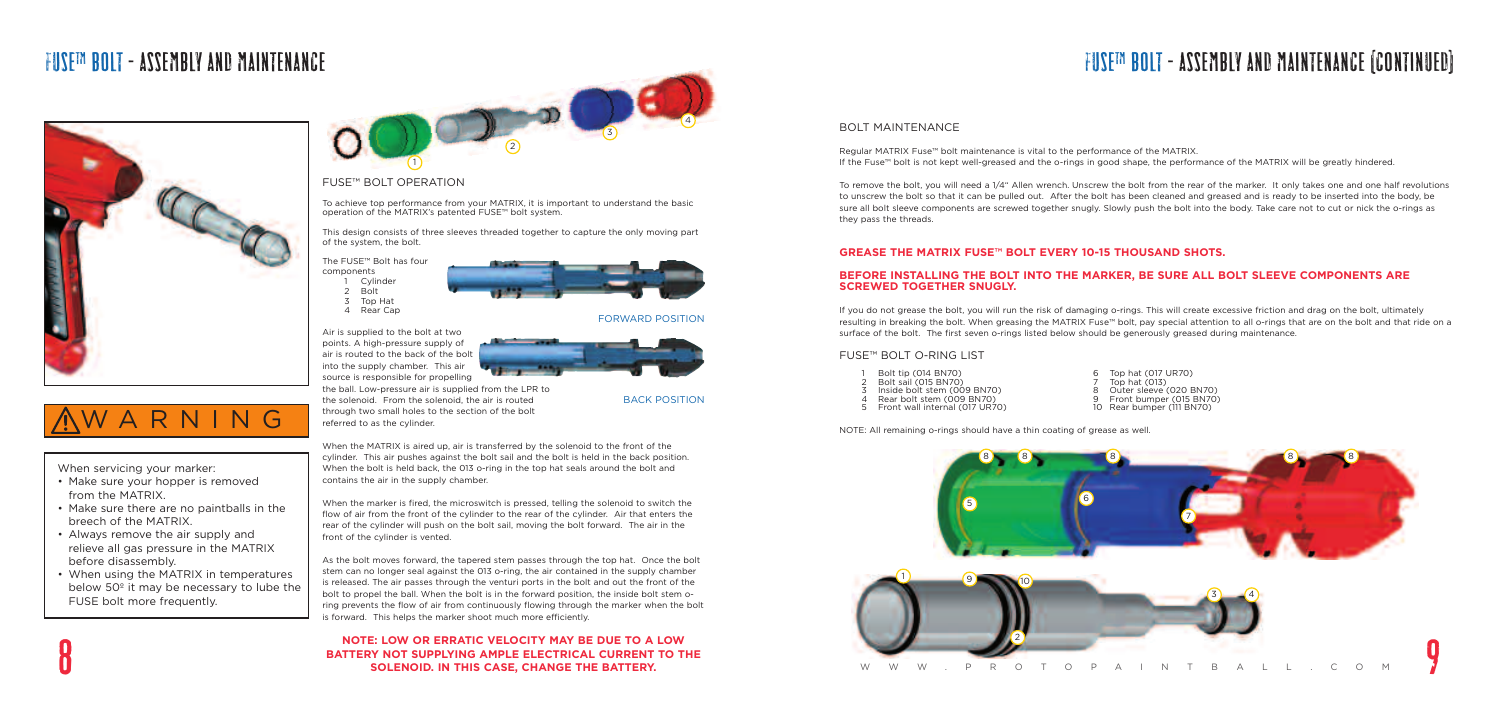### LPR (LOW PRESSURE REGULATOR) - ADJUSTMENTS AND MAINTENANCE

When servicing your marker:

- Make sure your hopper is removed from the MATRIX.
- Make sure there are no paintballs in the breech of the MATRIX.
- Always remove the air supply and relieve all gas pressure in the MATRIX before disassembly.
- It is not recommended for the user to remove the LPR from the body and disassemble it.

#### LPR ASSEMBLY, CLEANING, TESTING AND CHANGING SEALS

The Low-Pressure Regulator (LPR) is located in the lower front of the MATRIX (see figure 1). The function of the LPR is to lower the air pressure supplied to the marker by the in-line, before it reaches the solenoid. This pressure is used to move the bolt forward and back. The factory setting is 75 PSI. You can fine tune your MATRIX to its minimum cycle pressure. This will reduce the amount of force of the bolt hitting the ball (reducing ball breaks) and help with efficiency. Too low of pressure will cause the bolt to not cycle, move sluggishly or not at all. If you experience dramatic shoot down during rapid fire, the LPR may be adjusted too low. Too high of pressure will cause the marker not to shoot as smoothly, potentially increase ball breakage and cause undue wear and fatigue on the bolt components.

- 1 Screw out LPR cap in front of the marker using a 1/4" Allen wrench.
- 2 Screw out LPR seal assembly (brass) using a 3/16" Allen wrench.
- 3 Screw in new LPR seal assembly.
- 4 Screw LPR cap in place securely.

- Take frame off the marker.
- 2 Screw out LPR set screw using a 5/64" Allen wrench.
- 3 Screw out LPR cap using a 1/4" Allen wrench.
- 4 Pull out the LPR by screwing a rod with a 10/32 thread into the seal retainer (brass piece) inside the LPR and pulling it out.
- 5 Put everything back in reverse order. Be sure to grease the #012 o-rings, so as to prevent cutting them upon installation.
- 6 Tighten LPR cap securely.

It is important to keep the seat and piston face clean of all dirt and debris. Clean the seat and piston face and grease the retainer o-ring every six months or 60,000 shots.

The LPR has five components and six seals

1 Piston large o-ring (012 BN70) 6 Piston small o-ring (006 UR90) 3 Piston spring 8 Seal retainer o-ring (010 BN70)

2 Piston 7 Main seal (mounted in the seal retainer)

4 Body 9 Seal retainer (functions as an adjustment screw also)

5 Body o-rings (3pcs, 012 BN70)

The only user-serviceable part in the LPR is the seal retainer. This seal needs to be changed in the unlikely case the LPR is creeping up.

## LPR (LOW PRESSURE REGULATOR) - ADJUSTMENTS AND MAINTENANCE

#### CHANGING THE SEAL RETAINER

If the user needs to replace the whole LPR assembly, follow these instructions (refer to figure 2):

The LPR pressure can be set quite accurately even without an LPR test tool. Screwing the adjustment screw (seal retainer) all the way in will set the LPR pressure to approximately 25 psi. Now turning out the adjusting screw 180 degrees will increase the pressure by approximately 5 psi. For example, turning the screw 5 complete turns out will set the pressure to approximately 75 psi. Use a 3/16" Allen wrench to make all adjustments to the LPR. Turning the adjustment screw clockwise, or in, will lower the LPR's output pressure. Turning the adjustment screw counterclockwise, or out, will raise the LPR's output pressure.









10

When servicing your marker:

- Make sure your hopper is removed from the MATRIX.
- Make sure there are no paintballs in the breech of the MATRIX.
- Always remove the air supply and relieve all gas pressure in the MATRIX before disassembly.
- It is not recommended for the user to remove the LPR from the body and disassemble it.



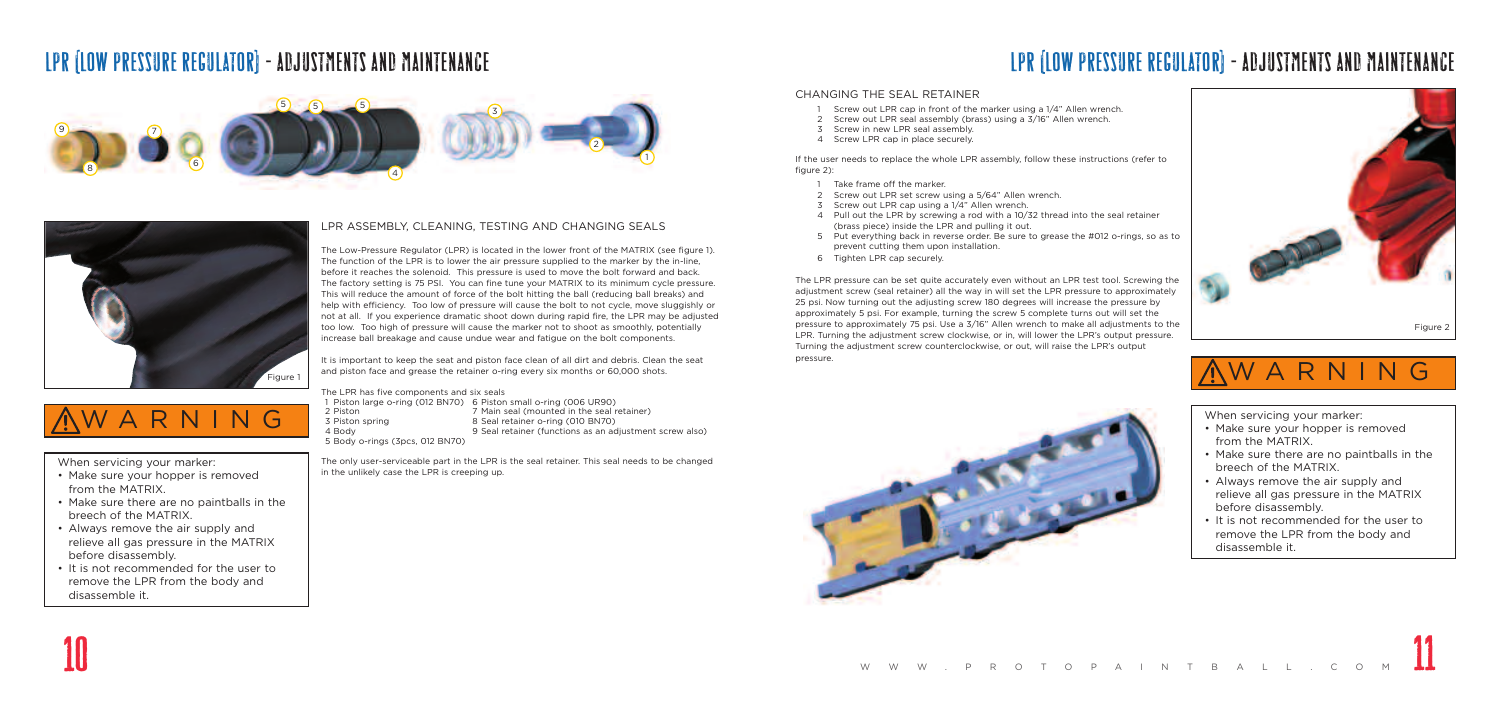### HYPER2™ IN-LINE REGULATOR - ADJUSTMENTS AND MAINTENANCE ANTI CHOP EYES/ BALL DETENTS - MAINTENANCE AND CHANGING

• The Hyper2™ can hold a small residual charge of gas, typically 1 shot. Always discharge the marker in a safe direction to

relieve this residual gas pressure. • Always remove the regulator from the

MATRIX before servicing.

• Improper stacking of shims will cause failure of the regulator and possible

damage to the MATRIX.

• Excessive dirt and debris can affect the Hyper2™'s performance and increase

the need for servicing.

WARNING

### USAGE

Carefully connect your air hose from your bottle or air system to the Hyper2™ In-Line. The Hyper2™ In-Line is set by the factory to approximately 185psi. This pressure should give

## you a velocity of approximately 285fps.

### ADJUSTMENTS

W W W .PRO TOPAINTBALL.COM NOW W .PRO TOPAIL.COM **13**<br>8 See diagram for assistance.<br>W W W .PRO TOPAINTBALL.COM W W .PRO TOPAINTBALL.COM

The output pressure of the Hyper2™ In-Line is adjusted by turning the brass seat housing. The seat housing screw is located up inside the bottom of the reg. A 3/16" Allen wrench will be needed for this operation. By turning the housing counterclockwise, you will increase the output pressure of the regulator to the marker. By turning the housing clockwise, you will decrease the output pressure of the regulator.

After each adjustment of the output pressure of the Hyper2™ In-Line, you will need to cycle your marker a few times. This will allow your marker and air system to stabilize at their new operating pressure. The Hyper2™ will need a break-in period of about 2,500 shots to let its seat form to the piston and reach its optimum performance.

The Hyper2™ has eight components and six o-rings

| 1 Retaining cap                           | 6 Piston small o-ring |
|-------------------------------------------|-----------------------|
| 2 Swivel                                  | 7 Swivel o-rings (013 |
| 3 Seat housing                            | 8 Reg body            |
| 4 Retainer o-ring (010 BN70) 9 Shim stack |                       |
| 5 Reg seat                                | 10 Piston             |

(007 UR90)11 Piston large o-ring (018 BN70) BN70) 12 Reg cap o-ring (020 BN70) 13 Reg cap 14 ASA o-ring (015 BN70)

Disassembly of the Hyper2™ In-Line is easily done with 3/8" and 5/16" Allen wrenches.

#### MAINTENANCE

To ensure top performance from the Hyper2™, maintenance should be performed every six months or sooner, depending on the severity of playing conditions. Cold, wet weather will shorten the effective life of the grease. Heavy dust or fine sand can infiltrate the Hyper2™ and prevent the piston from moving smoothly and/or cut the o-rings.

- 1 Make sure the inlet and outlet ports and connecting fittings are free of all dirt and paint.
- 2 Examine all o-rings for nicks or cuts.
- 3 Carefully inspect the seat for excessive wear that might cause spiking and over-pressurizing.
- 4 Clean any accumulated dirt out of the air chambers and passages.
- 5 Keep the piston o-rings and spring pack generously greased to allow smooth velocity adjustment and prevent erratic velocity
- spikes and drop off. 6 Clean off all old grease that may be contaminated with dirt; reapply fresh grease to the piston and other necessary areas.
- 7 Be sure to reassemble the internal components and shim stack (see figure 2) in the proper order and direction. 8 See diagram for assistance.
	-

Shim Stackij  $=$ 

### ANTI CHOP EYES

The Anti Chop Eye (ACE) system will prevent the MATRIX from chopping paint by not allowing the marker to fire until a ball is fully seated in front of the bolt. The eyes use a beam across the breech. On one side there is a transmitter, and on the opposite side a receiver. In order for the marker to fire with the eyes turned on, the signal between the two eyes must be broken. After every shot, before the next ball drops in the breech, the eye transmitter and receiver must see each other. If the eyes are dirty and cannot see each other between shots, the LED on the board will start blinking green. This means that the eyes are dirty. This is an extremely reliable system as long as the eyes are kept clean. The most common reason for dirty eyes is broken paint. If the eyes become dirty the marker will default to a reduced rate of fire to prevent chopping. If this happens during game play, you can bypass this by turning the eyes off. Clean the eyes as soon as possible.

### **NOTE: IF THE BATTERY IS LOW, THE MARKER MAY ACT AS IF THE EYES ARE DIRTY OR NOT FIRE AT ALL. IN THIS CASE, REPLACE THE BATTERY.**









CLEANING THE ANTI CHOP EYES

Quite often, just cleaning the breech out with a swab will clean the eyes well enough for them to read one another. For a thorough cleaning, the best method is to use air. Using an air hose or canned air (typically used for dusting keyboards) works best.

Blow the eyes clean from inside the breech. If you feel the eyes still need a more detailed cleaning, remove the eye cover to gain full access to the eyes.

To remove the eye cover, you will need a 1/16" Allen wrench.

NOTE: Regular eye cleaning is recommended even if no paint is broken. Clean the eyes every two months or 10,000 shots to eliminate any built up dirt. Excess grease from the front bolt o-ring can build up in front of the eyes. Remember to check for this after greasing the bolt and cycling the marker a few times.

#### CHANGING BALL DETENTS

The ball detents are also located under the eye cover. If you are experiencing double feeding or chopping, check the condition of the ball detents. They should come to a soft point. If they are flat or heavily rounded, they should be replaced. Ball detents should be replaced about every 40,000 shots.

#### **NOTE: TAKE CARE WHEN REPLACING THE EYE COVER. OVER-TIGHTENING THE RETAINING SCREW COULD RESULT IN STRIPPING THE THREADS.**

Figure 2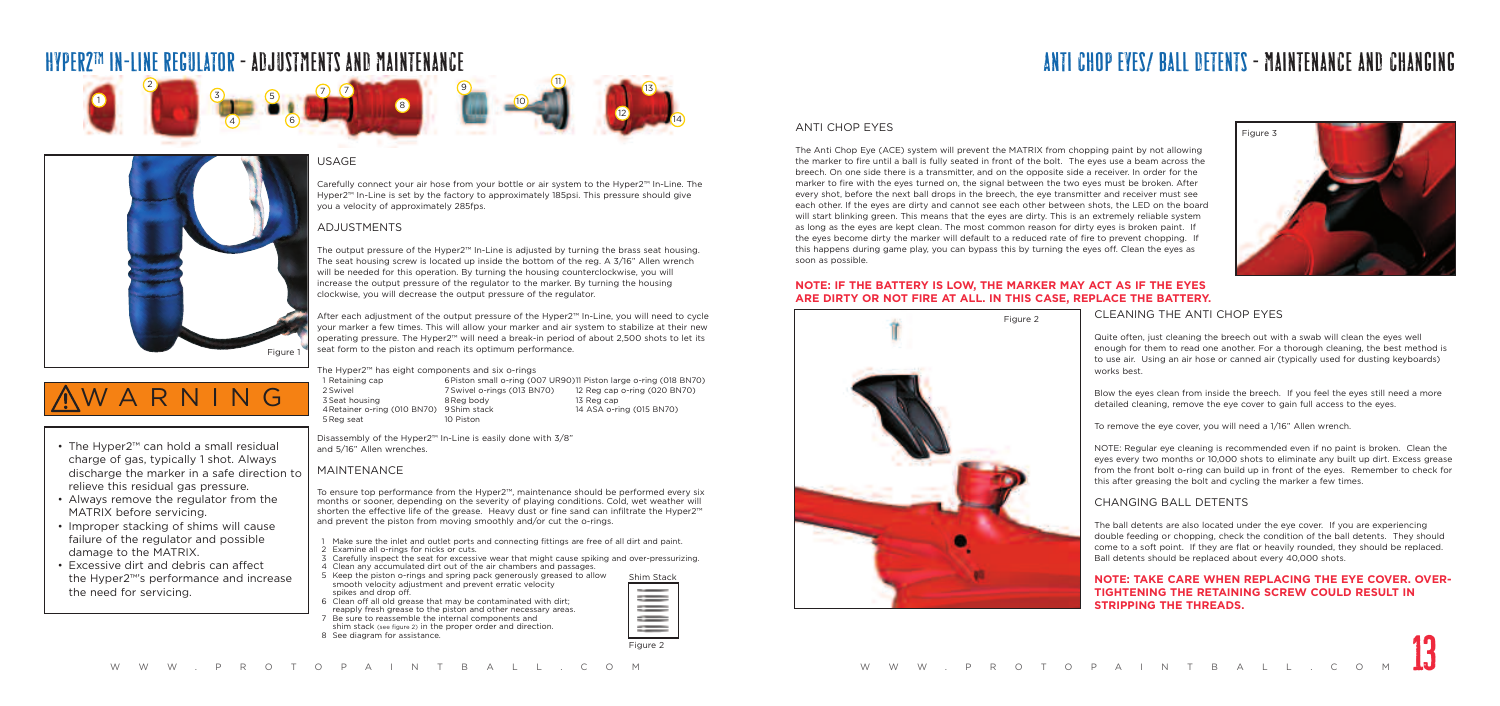### TRIGGER ADJUSTMENT AND ON/OFF AIRPORT



### MATRIX EXPLODED VIEW

### **PARTS LIST**

- Be sure the trigger is not adjusted to the point where it is too sensitive and may cause accidental discharge of the marker.
- Removing the trigger spring will cause prematur e wear on the microswitch, resulting in failur e .
- **Be sur e you do not pinch the wires between the frame and body when reattaching the frame to the body.**





- 1 Clamping Feed Neck
- 2 Ball Detent
- 3 Eye Cover
- 4 Hyper2™
- 5 "ACE" Eye
- 6 Solenoid
- 7 Front Frame Screw
- 8 45 Frame
- 9 Rear Frame Screw
- 10 LPR Retaining Screw
- 11 LPR
- 12 LPR Cap
- 13 Fuse Bolt
- 14 MATRIX Body
- 15 E y e Cover Screw
- 16 On/Off Airport



#### ADJUSTING YOUR TRIGGER

The trigger's forward travel and over travel are fully adjustable so that the user can finetune the trigger to his or her exact liking.

- Remove the grip frame from the body of the MATRIX.
- As you pull the frame away from the body, take care so as not to damage the wires running between the two parts. Be careful not to lose the trigger spring.
- The two adjustment screws are located at the top of the trigger in the grip frame (see figure 1) .
- 
- Use a 5/64" Allen wrench to make the desired adjustments.<br>• The screw toward the front of the trigger controls the forward travel. Screwing it in will shorten the trigger's length of pull.

NOTE: Be sure that the frame and trigger assembly are kept clean. If there is excess dirt or paint build up around the trigger, the trigger will no longer move freely. In addition, paint and dirt can cause the microswitch to not function properly or fail.

Note: If this screw is adjusted too far, the switch will be held down at all times and the marker will not fire.

- The screw toward the rear of the trigger controls the over travel. By turning this screw you can adjust how far the trigger will travel after it reaches the firing point. Note: If this screw is adjusted too far, the trigger will not be allowed to travel far enough to depress the switch and fire the marker.
- When the desired trigger pull has been achieved, reattach the frame to the body.
- Take care that the spring is seated properly. Using the trigger without a spring is not recommended and will cause the microswitch to fail much sooner than when a spring is used.
- Be sure that all wires are laid properly in their appropriate cavities.

#### ON/OFF AIRPORT

The MATRIX comes equipped with an On/Off Airport attached to the bottom of the frame . To turn on the gas supply, twist the on/off knob clockwise, all the way in. To turn off the gas supply, twist the on/off knob counterclockwise, all the way out. As you turn the knob out, the residual gas between the Hyper2™ and the on/off airport is vented.

#### REMOVING THE ON/OFF AIRPORT

- 1 Follow the instructions on page 7 to remove the battery from the frame.
- 2 Using a 3/32 allen key, turn the airport locking screw counterclockwise until the on/off airport is loosened.
- 3 Slide the on/off airport off of the frame.
- 4 To re-install the on/off airport, follow steps 1-3 in reverse order.